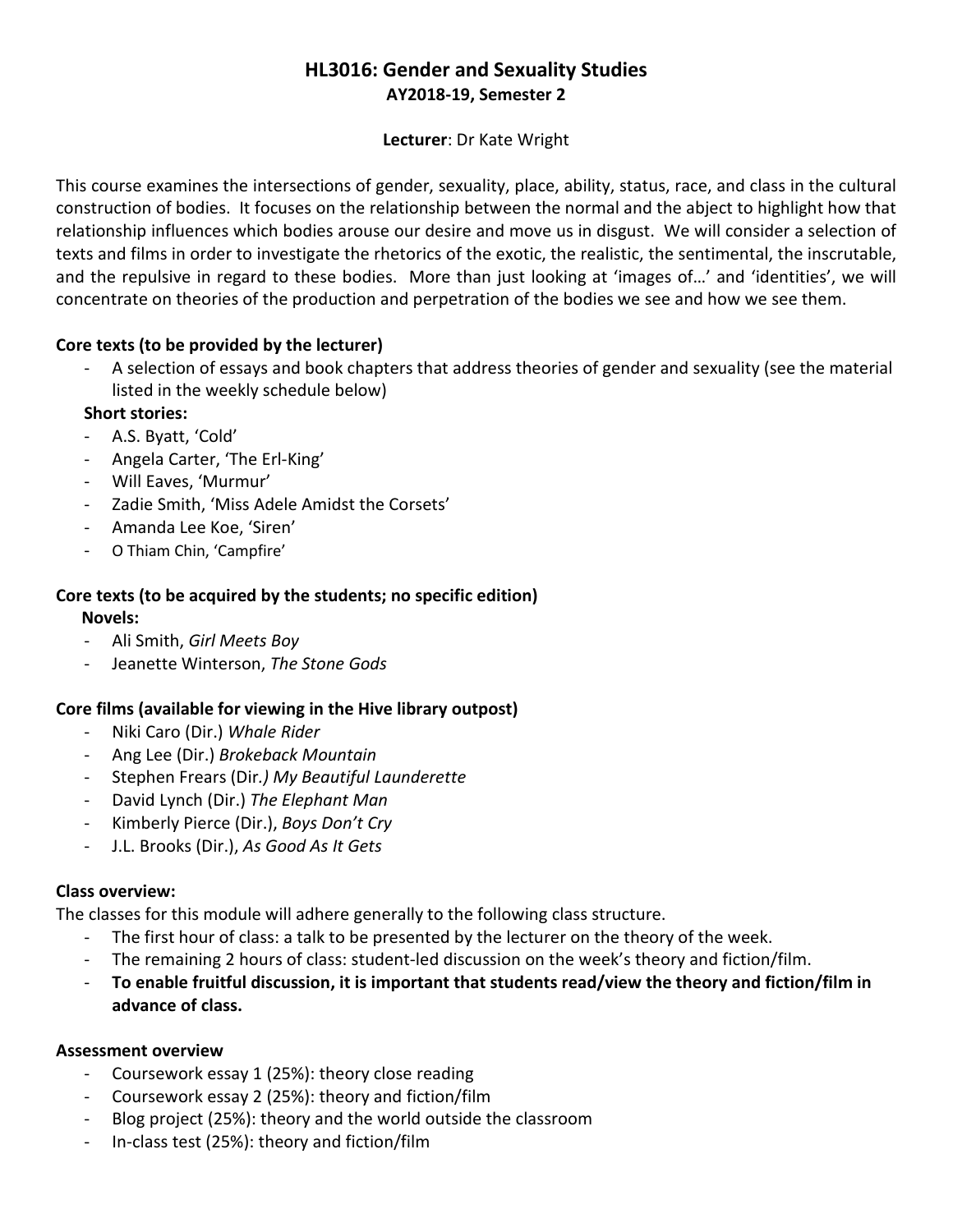| <b>Week</b> | <b>Topics</b>                                           | <b>Theory/Fiction/Films</b>                                                                                                                                                                                                                                             |
|-------------|---------------------------------------------------------|-------------------------------------------------------------------------------------------------------------------------------------------------------------------------------------------------------------------------------------------------------------------------|
| 1.          | Module introduction                                     |                                                                                                                                                                                                                                                                         |
| 2.          | Historicising/Socialising the<br>Body                   | Theory:<br>Michel Foucault, 'We "Other Victorians"', from<br>The History of Sexuality<br>Judith Butler, 'Performative Acts and Gender<br>$\bullet$<br>Constitution'<br>Fiction (short stories):<br>Will Eaves, 'Murmur'<br>Zadie Smith, 'Miss Adele Amidst the Corsets' |
| 3.          | <b>Feminist Heroines:</b><br><b>Reforming Womanhood</b> | Theory:<br>Simone de Beauvoir, 'Introduction', from 'Facts<br>and Myths', The Second Sex<br>Hélène Cixous, 'The Laugh of the Medusa'<br>Film:<br>Niki Caro (Dir.), Whale Rider<br>$\bullet$                                                                             |
| 4.          | Female/Feminine/Femininity                              | Theory:<br>Luce Irigaray, 'Women on the Market', from This<br>Sex<br>Susan Bordo, 'Reading the Slender Body', from<br>Unbearable Weight: Feminism, Western Culture<br>and the Body<br>Fiction (short stories):<br>A.S. Byatt, 'Cold'<br>Angela Carter, 'The Erl-King'   |
| 5.          | Male/Masculine/Masculinities                            | Theory:<br>Antony Easthope, 'The Masculine Ego', from<br>What a Man's Gotta Do: Masculine Myth in<br>Popular Culture<br>Anne Fausto-Sterling, 'How to Build a Man'<br>Film:<br>Ang Lee (Dir.), Brokeback Mountain                                                       |
| 6.          | Heterosexuality/Homosexuality                           | Theory:<br>Judith Butler, 'Imitation and Gender<br>Insubordination'<br>Donald E. Hall, 'A Brief, Slanted History of<br>Homosexual Activity', from Queer Theories<br>Fiction (novel):<br>Ali Smith, Girl Meets Boy                                                       |
| 7.          | Queering the Subject                                    | Theory:<br>Alexander Doty, 'There's Something Queer Here',<br>from Making Things Perfectly Queer<br>Eve Sedgwick, 'Queer and Now', from Tendencies<br>Film:<br>Stephen Frears (Dir.), My Beautiful Launderette                                                          |
|             | <b>RECESS WEEK</b>                                      |                                                                                                                                                                                                                                                                         |
| 8.          | <b>Transgender Studies</b>                              | Judith Halberstam, 'Boys will be Bois'                                                                                                                                                                                                                                  |